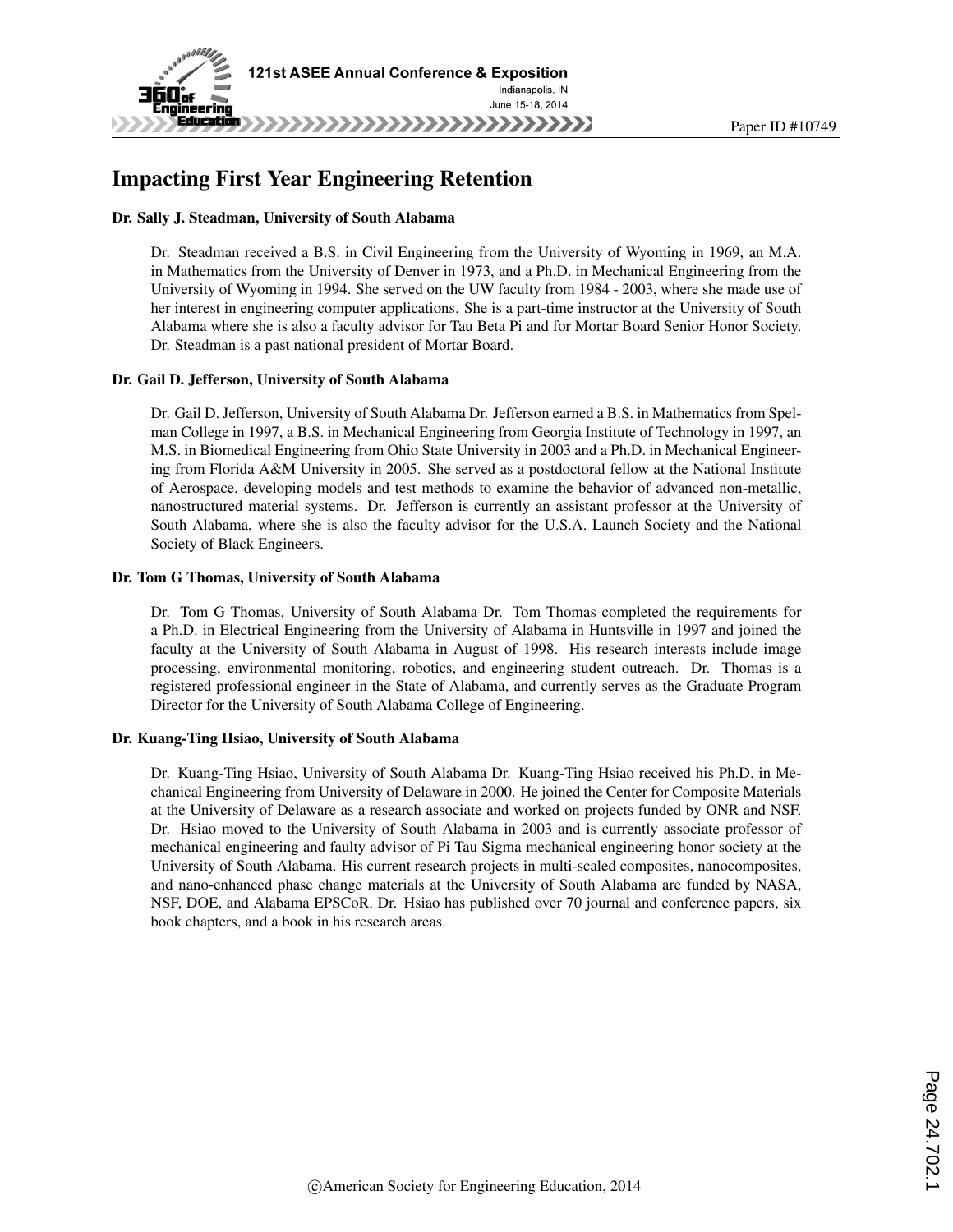# **Impacting First Year Engineering Retention**

## **Abstract**

A two week program was initiated summer 2012 at the University of South Alabama for highachieving incoming engineering students. The program introduces students to two highly popular areas: robotics and composite materials. The participants are exposed to a graphical programming tool, LabVIEW™, which is widely used in engineering curricula, and use the tool to program LEGO MINDSTORM® robots. This combination provides immediate, visual, verification of project solutions. The students quickly gain skills and facility with both tools, creatively addressing the various assigned tasks. The program has been highly successful in capturing the interest of the participants and has led to increased retention of these students in engineering.

## **Introduction**

Recruiting and retaining students in engineering programs is a national problem that has been addressed in many, varied ways.<sup>1</sup> Many universities offer bridge programs for incoming freshmen to increase their success in engineering programs.<sup>2,3</sup> These programs are often designed to improve skills in fundamental courses such as mathematics and English as well as academic strategies. In contrast, the University of South Alabama offers Exploring Engineering  $(E<sup>2</sup>)$  to improve the retention of *high achieving* incoming freshmen.  $E<sup>2</sup>$  is designed to:

- Enhance critical thinking and problem solving skills
- Expose students to instrumentation and visual programming tools
- Apply STEM knowledge to open ended problems
- Build community
- Introduce students to campus life
- Increase retention in engineering

Results from the first two summer sessions are extremely encouraging and indicate that similar programs can have a significant impact on graduation rates for engineering students.

 $E^2$  introduces students to two main engineering disciplines: electrical and computer engineering and mechanical and materials engineering. LabVIEW™ and the LEGO MINDSTORMS® platform were selected as the tools for the program. LabVIEW is an especially useful tool, which engineering students repeatedly encounter during their undergraduate careers. LEGO Mindstorms give students an intuitive approach to programming, with immediate, visual results.

As a result of strong teaming experiences in the workshops, the students work more effectively and collaboratively in their coursework. The students also interact one-on-one with undergraduate and graduate engineering students who exhibit enthusiasm for engineering. These relationships continue into the academic year, providing a support community for the new students.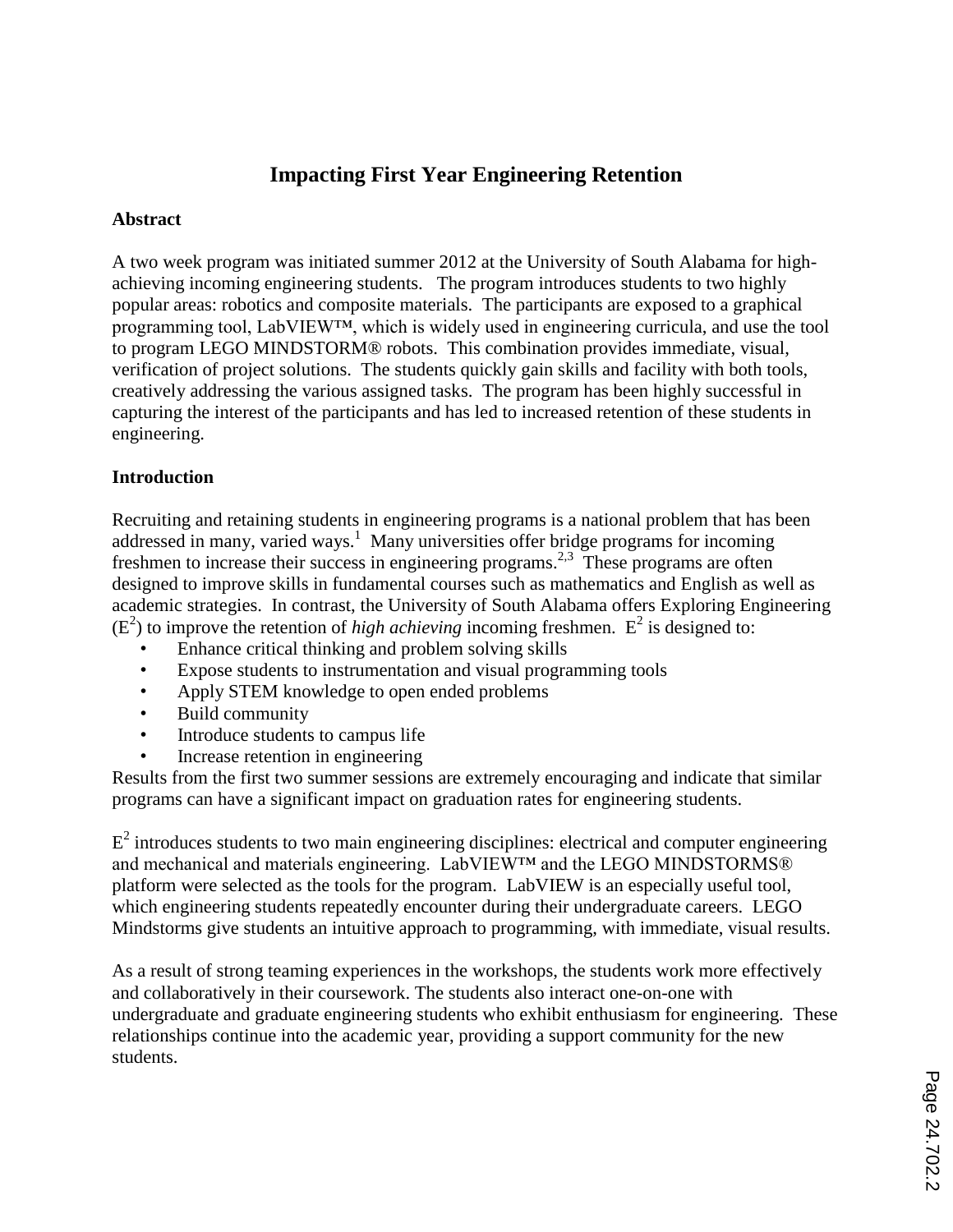Highly motivated, inquisitive incoming freshmen are identified for the program based on ACT scores, high school GPAs, and completed high school coursework (math, chemistry, and physics). Admission decisions are based on academic achievement and interest (demonstrated through an essay). In two years, the program has been offered to 130 students (upper 25% of the incoming freshman engineering class). Twenty-four of these students have chosen to participate in the program. Funding for program instruction and materials is provided through Alabama NSF EPSCoR, so there are no costs to participants who live in the area.

## **Summer Program**

Students spend two weeks immersed in interdisciplinary engineering topics ranging from robotics to composite materials. A companion thread for the program is LabVIEW programming, which is integrated into each topic. Robotics and the associated programming are intriguing topics for the students and provide immediate motivation for studying engineering. The students explore instrumentation, sensors, and control using Lego Robots. They use LabVIEW to investigate material properties and behavior for metals, polymers, and composites. The LabVIEW and MINDSTORM combination provides immediate, visual, verification of project solutions. Each topic is introduced by a series of short lectures followed by hands-on interactive laboratory sessions. The students quickly gain skills and facility with both tools, using creative approaches to accomplish the various assigned tasks.

## *Recruitment*

The program is advertised during summer orientation sessions for incoming students. Students with ACT scores of 28 or above are individually contacted and given details of the summer program. Additional underrepresented students with high math scores or high school coursework in calculus were recruited for the 2013 program.

### *Resources*

The program is conducted by two engineering faculty, one in electrical engineering and the other in mechanical engineering. Each faculty member spends one week with the participants, presenting brief lectures and supervising laboratory activities. Undergraduate students, majoring in electrical or mechanical engineering, are hired to assist with laboratory sessions and provide role models for the incoming students. An important resource for the program is LabVIEW  $\text{Lessons}^2$  which features activities designed to develop computational thinking and engineering design skills through the presentation of open-ended problems.

### *Schedule*

Each day is divided into a morning and an afternoon session, each 3 hours long. A typical session begins with a brief lecture and is followed by hands-on activities. The two week schedule is given in Table 1. Details for each of the sessions and specifics of the individual lessons are available in the ASEE paper. 4 The lessons expose the students to increasingly more complex configurations and programming tools. They are deliberately left open-ended to give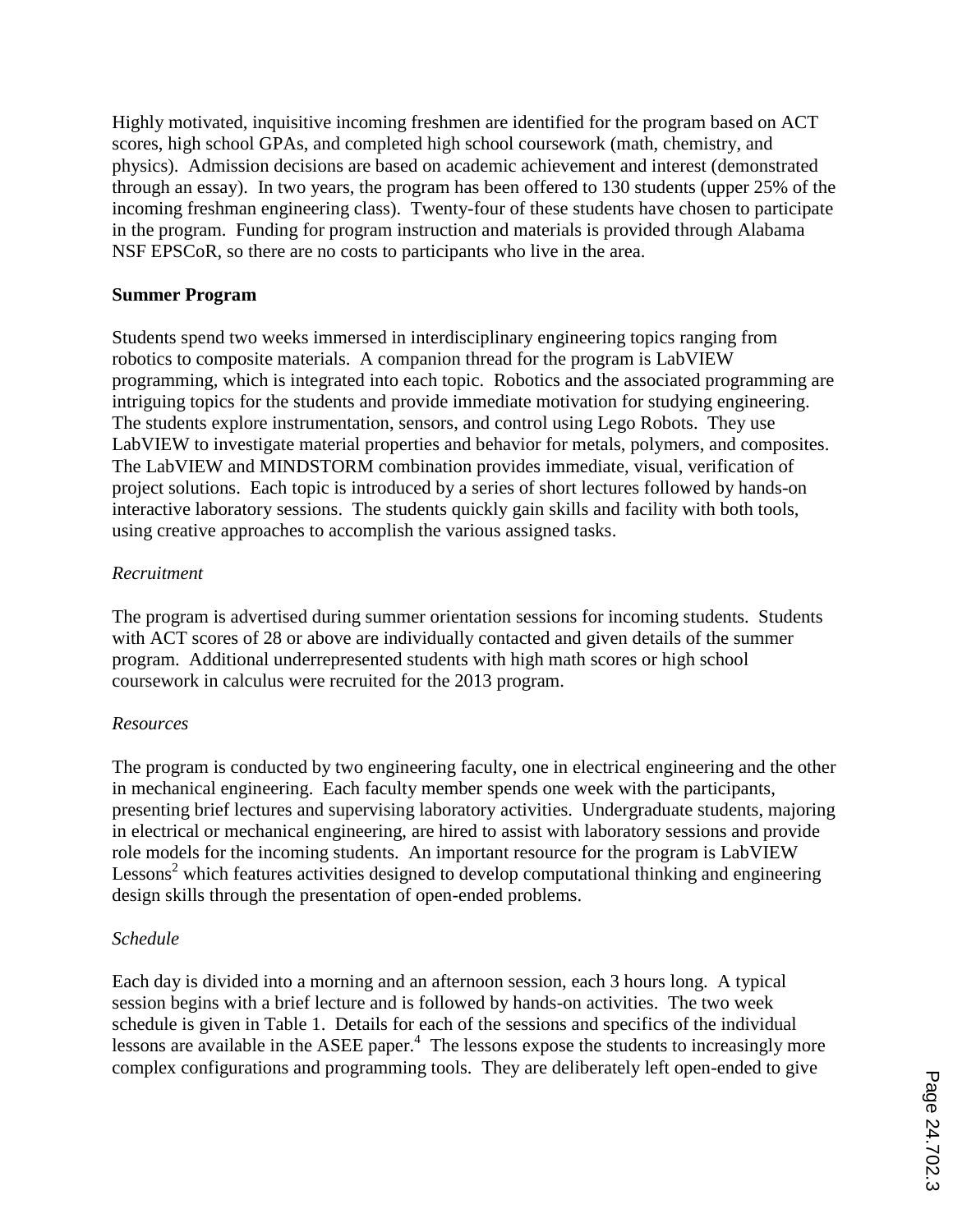students creative license. This format results in very different robot implementations and LabVIEW program strategies. It also encourages informal competitions between the groups. The second week introduces applications for the robots in materials testing. At the culmination of the program, the students are assigned an open ended design project encompassing activities from the two week program.

|                                                    | <b>Week 1 - Electrical and Computer Engineering</b> |                                                                                                 |  |  |  |  |  |  |  |
|----------------------------------------------------|-----------------------------------------------------|-------------------------------------------------------------------------------------------------|--|--|--|--|--|--|--|
| Day 1                                              | Lecture                                             | Getting started, introductory activities                                                        |  |  |  |  |  |  |  |
|                                                    | Lab                                                 | Intro to LabVIEW, Lego Mindstorm NXT robots, building and programming a two-motor car           |  |  |  |  |  |  |  |
| Day 2                                              | Lecture                                             | Sensors and lights, LabVIEW programming concepts                                                |  |  |  |  |  |  |  |
|                                                    | Lab                                                 | Burglar alarm, clap-on lamp controller, light-controlled electric fan, electronic cockroach     |  |  |  |  |  |  |  |
| Day 3                                              | Lecture                                             | Program loops and iterations                                                                    |  |  |  |  |  |  |  |
|                                                    | Lab                                                 | Dice game using random number generation, three-speed fan, sound generation                     |  |  |  |  |  |  |  |
| Day 4                                              | Lecture                                             | Robotics and programming                                                                        |  |  |  |  |  |  |  |
|                                                    | Lab                                                 | Cloverleaf, dancing robot, bug in a box                                                         |  |  |  |  |  |  |  |
| Day 5                                              | Lecture                                             | Sensor applications and concluding remarks                                                      |  |  |  |  |  |  |  |
|                                                    | Lab                                                 | Haunted house, musical instrument, grassfire algorithm, student design project                  |  |  |  |  |  |  |  |
| <b>Week 2-Materials and Mechanical Engineering</b> |                                                     |                                                                                                 |  |  |  |  |  |  |  |
|                                                    |                                                     |                                                                                                 |  |  |  |  |  |  |  |
| Day 6                                              | Lecture                                             | Simple and Compound Machines                                                                    |  |  |  |  |  |  |  |
|                                                    | Lab                                                 | Crane - mass challenge                                                                          |  |  |  |  |  |  |  |
| Day 7                                              | Lecture                                             | Introduction to Mechanics of Materials                                                          |  |  |  |  |  |  |  |
|                                                    | Lab                                                 | Build & program robot to determine linear displacement and angular velocity of a rotating wheel |  |  |  |  |  |  |  |
| Day 8                                              | Lecture                                             | Instrumentation for Mechanics of Materials and Data Analysis                                    |  |  |  |  |  |  |  |
|                                                    | Lab                                                 | Tension Test (LVDT), Torsion Test (Troptometer)                                                 |  |  |  |  |  |  |  |
| Day 9                                              | Lecture                                             | <b>Communication, Concluding Remarks</b>                                                        |  |  |  |  |  |  |  |
|                                                    | Lab                                                 | "Gauntlet" obstacle course, Generate Presentation                                               |  |  |  |  |  |  |  |
| Day 10                                             | Lecture                                             | Critical Thinking retest,, Chemical Engineering Lab Tour                                        |  |  |  |  |  |  |  |

|  | Table 1. $E^2$ Daily Schedule |
|--|-------------------------------|
|  |                               |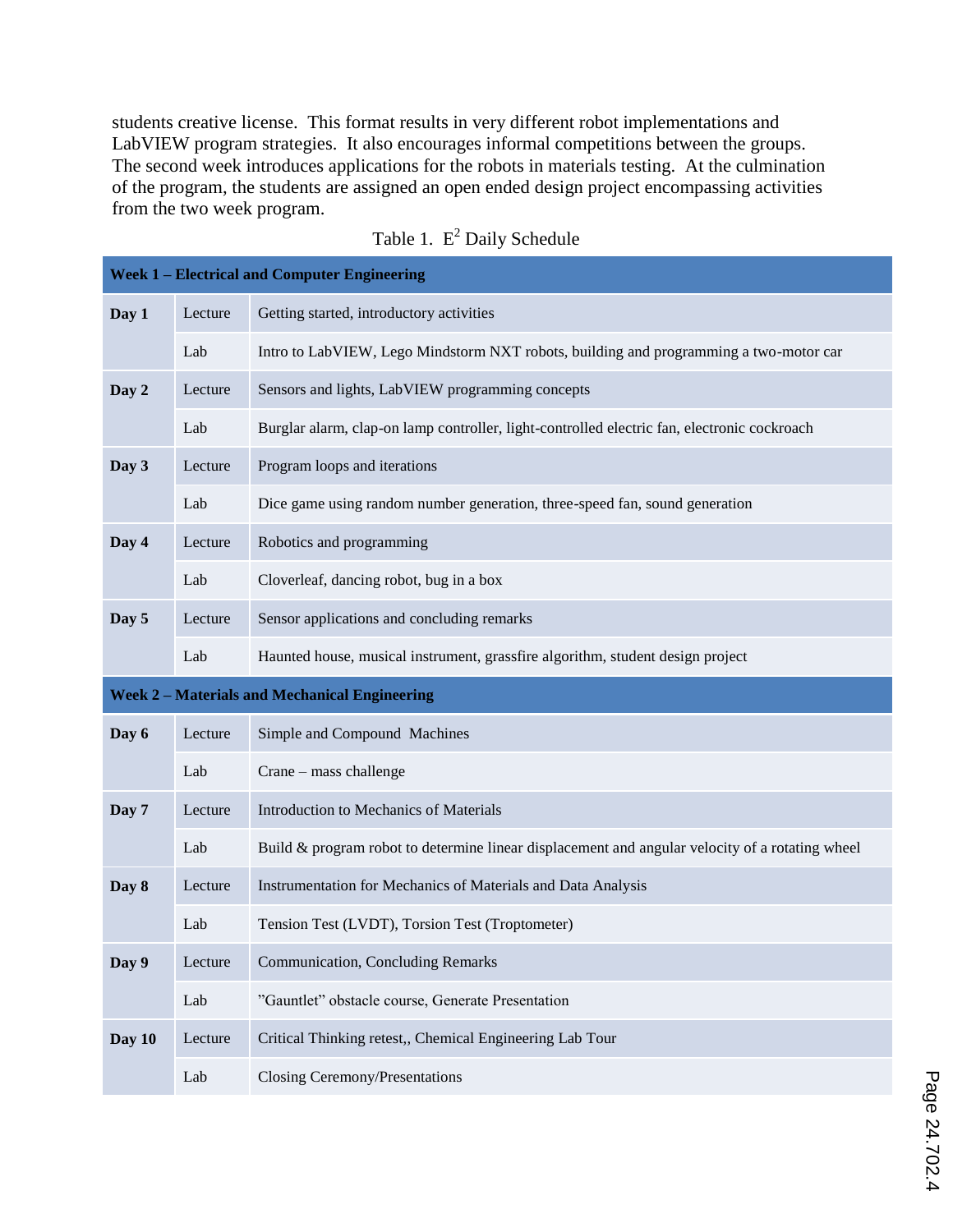## **Program Observations**

The personalities of the participants have varied widely. Some are very outgoing, while others are initially very apprehensive and reserved. After the first day, all students are engaged and interested in learning about the robots. The less outgoing students find the environment to be non-threatening and become more collaborative as the workshop proceeds.

The students are organized into groups of three. The group dynamics are interesting – some students pick up the programming very quickly and are eager to try new ideas on their own. Other students "play it safe" using programming algorithms from the text with little modification. In the first year, one group settled into a format with one member doing all of the programming and the other two members managing the hardware construction.

Some students design robots that are functional, but use a minimum number of components. Other students add an aesthetic component by decorating their robots. Again, in the first year, two groups collaborated to teach their robots to "sing" a duet in two-part harmony, which was not a design requirement, but the group members found the exercise to be an interesting challenge. These groups consisted of two pairs of twins, which were separated into different groups.

Group strategies for meeting design specifications have been strikingly different. Some groups prefer to just start putting parts together and writing code, refining as they go, and other groups do significant planning before beginning to build any hardware. The interesting thing is that both approaches are generally successful.

After the first day, it is difficult to get the students to leave at the end of the day. It is obvious that they find working with the Mindstorms to be interesting and challenging. It is surprising how quickly all the students learn LabVIEW and how quickly they learn to build and program relatively sophisticated robots.

These exercises are similar to those found in many first year engineering seminars and can be easily adapted to these courses. We have found the open-ended exercises provide additional challenges for motivated students.

# **Results**

Results are extremely positive, with both faculty and students highly satisfied with program activities. Participants are genuinely excited about learning new things – and they are able to quickly pick up concepts.

The participants completed evaluation forms at the end of the program that help revise session content and delivery. A focus group with the participants is conducted in the following semester to identify recruitment strategies to attract a larger audience for the program. Comments from the participants include: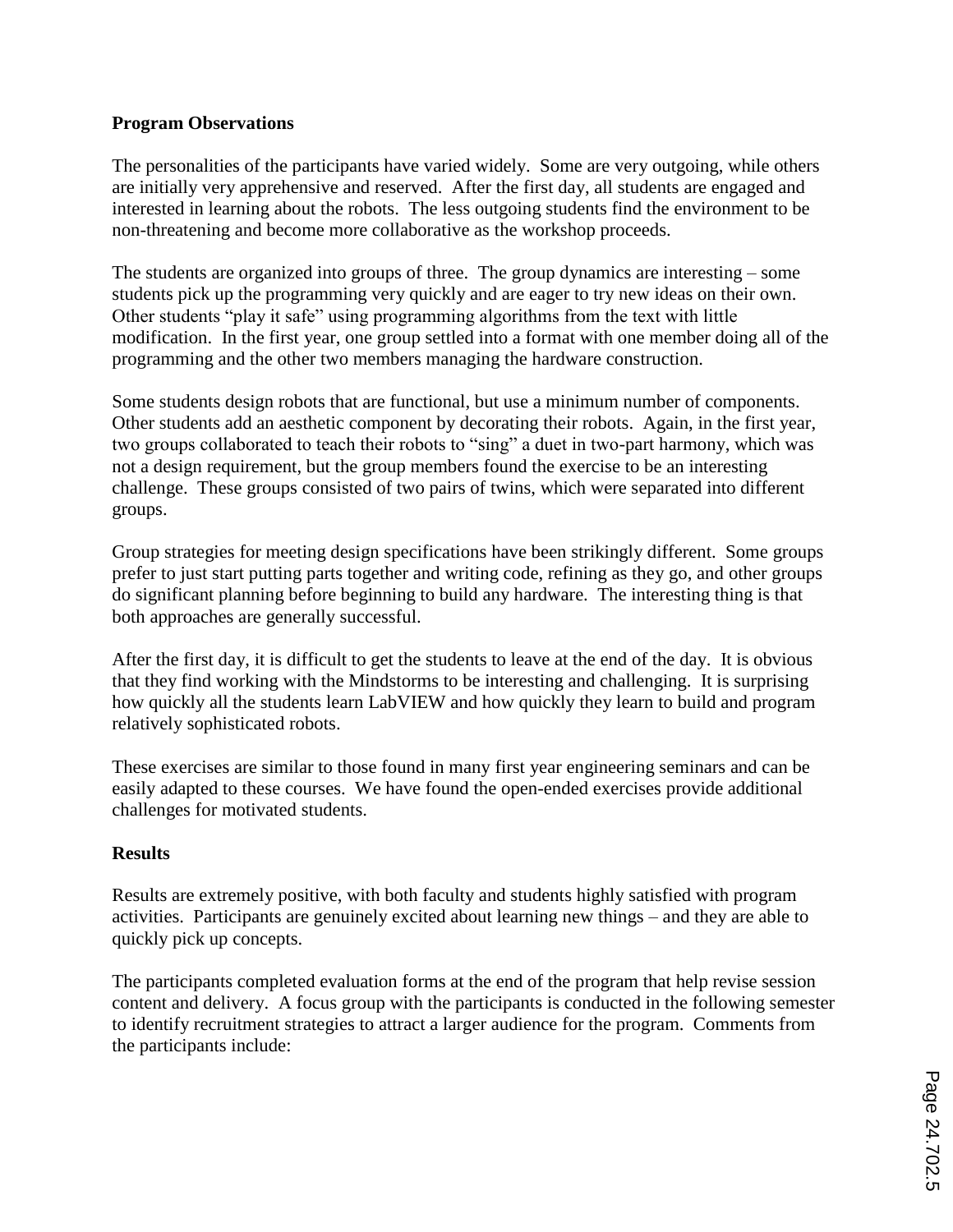- *It is great to make friends even before the first day of classes started.*
- *E <sup>2</sup>incorporated lots of challenges that required a lot of thinking in different ways.*
- *E <sup>2</sup>allowed a lot of innovation.*

There are two cohorts for analyzing program outcomes: program participants and the group of students who were invited to the program with comparable ACT scores, but did not participate. Data on program participants for both years of the program are given in Table 2.

|       |           | <b>First Semester</b> |            | <b>ACT</b> |      | Changed Major |          |                | Left USA    |                |
|-------|-----------|-----------------------|------------|------------|------|---------------|----------|----------------|-------------|----------------|
|       |           |                       |            |            |      |               |          |                | Non         |                |
|       |           | #                     | <b>GPA</b> | <b>HRs</b> | Comp | Math          | In Eng   | <b>STEM</b>    | <b>STEM</b> |                |
| 2012  | $E^2$     | 11                    | 3.32       | 15.6       | 31.3 | 29.6          |          |                | $\theta$    |                |
|       | Non $E^2$ | 45                    | 2.86       | 15.8       | 29.3 | 28.3          | 5        | $\overline{2}$ | 3           | 4              |
| 2013  | $E^2$     | 13                    | 2.96       | 15.5       | 27.3 | 28.4          | $\theta$ | $\Omega$       | $\Omega$    | $\overline{2}$ |
|       | Non $E^2$ | 69                    | 2.64       | 13.4       | 27.5 | 27.3          | 5        | 3              | 3           |                |
| Total | $E^2$     | 24                    | 3.13       | 15.5       | 29.1 | 29.0          |          |                | $\theta$    | $\overline{2}$ |
|       | Non $E^2$ | 114                   | 2.73       | 14.6       | 28.2 | 27.6          | 10       |                | 6           |                |

Table 2. Program Outcomes





Figure 1. 1<sup>st</sup> Semester GPAs Figure 2. 1<sup>st</sup> Semester Hours Earned

This data indicates that E2 has a significant impact on student success. The participants have a higher combined first semester GPA. All of the participants have been retained in a STEM major. The difference in composite and math ACT scores for each group is not significant; however, the difference in the first semester GPA is significant ( $p = .03$  for one tail T Test, unequal variances).